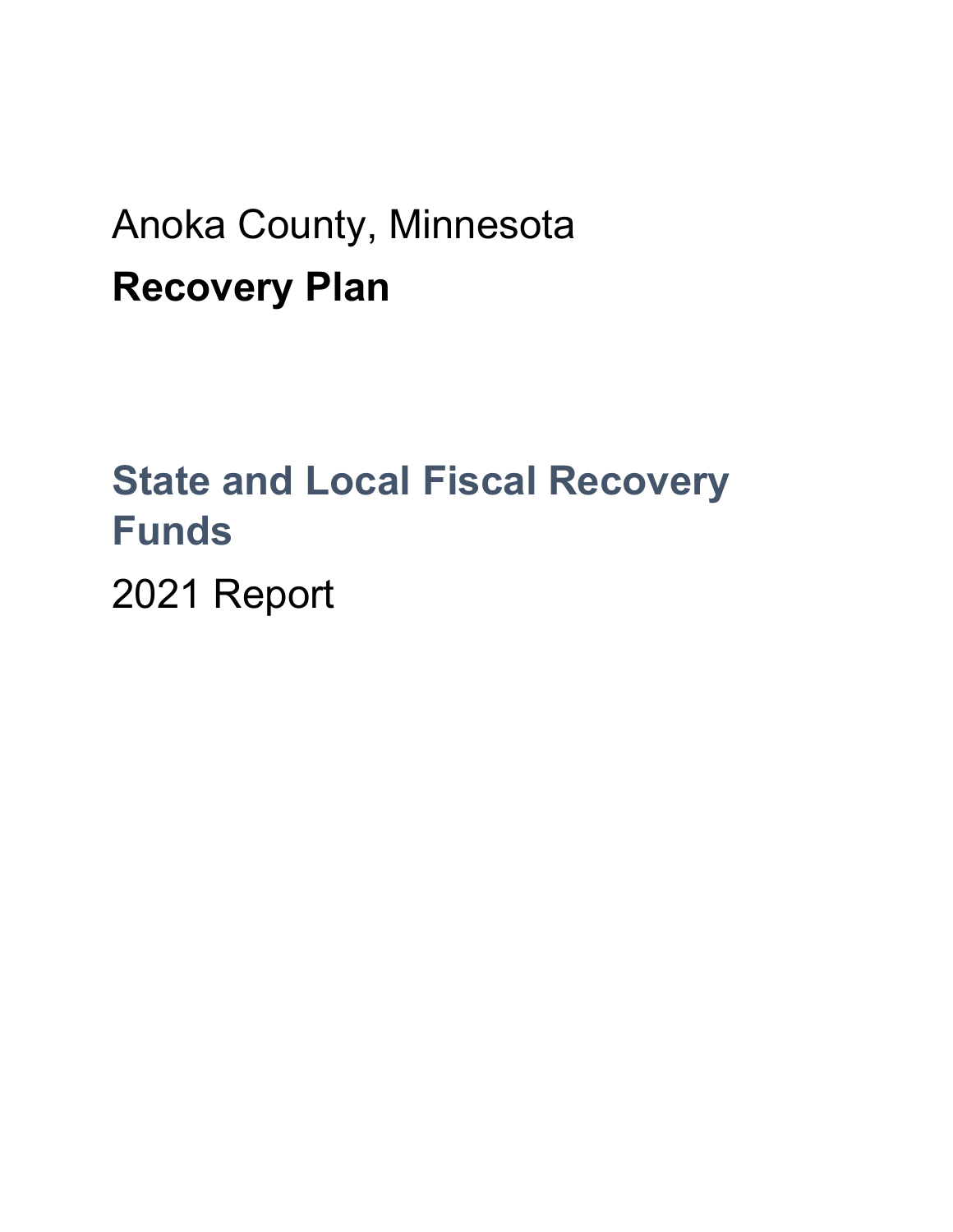## **Anoka County, Minnesota** 2021 Recovery Plan

### **Table of Contents**

|--|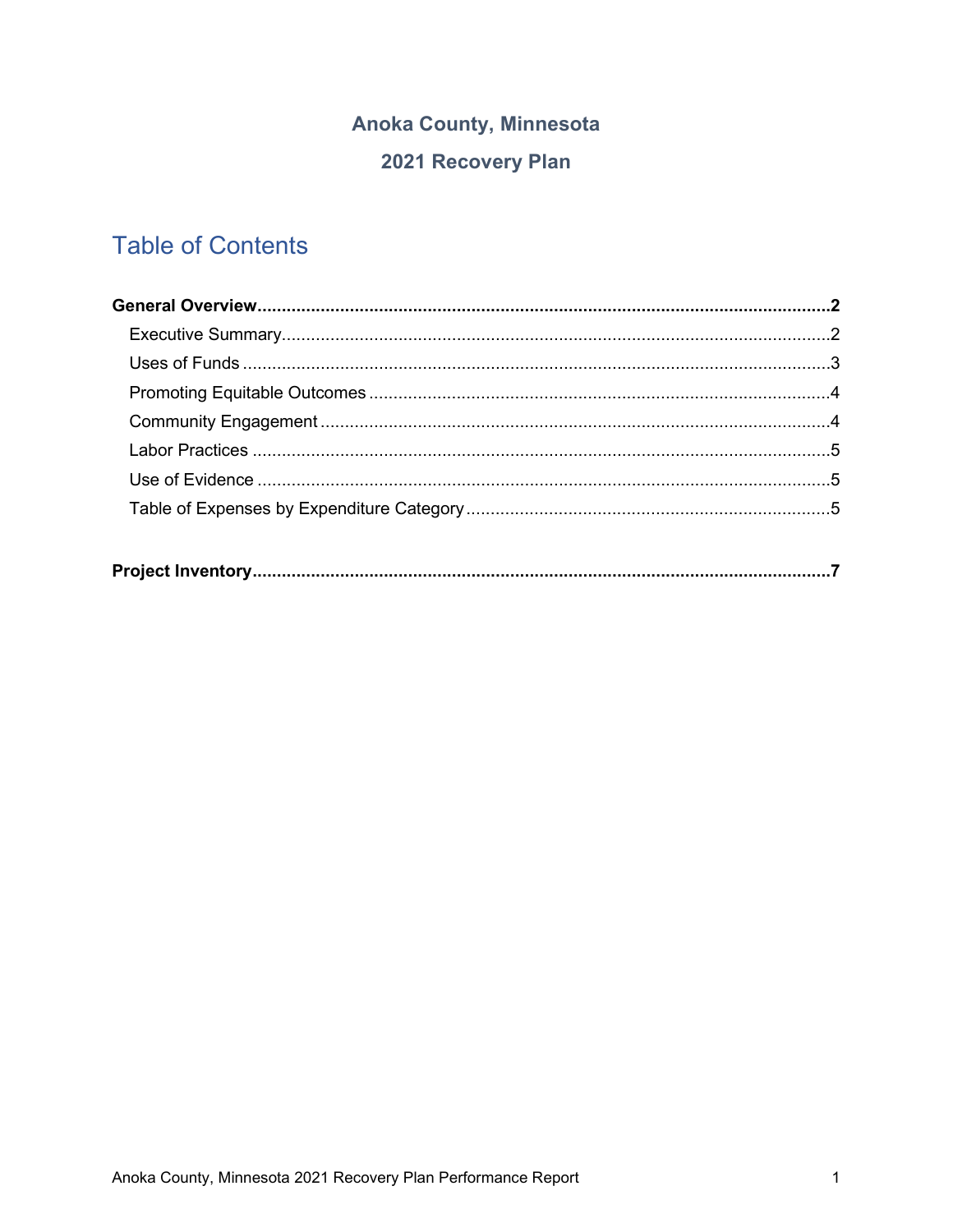#### GENERAL OVERVIEW

#### **Executive Summary**

On March 11, 2021, the President of the Unites States signed into law the American Rescue Plan Act (ARPA) to provide continued relief from the impact of the COVID-19 pandemic. As part of ARPA, \$350 billion of State and Local Fiscal Recovery Funds (SLFRF) were allotted to assist governments in responding to the COVID-19 pandemic and its impacts on their communities. Anoka County was allotted just over \$69.8 million of SLFRF to assist its community in responding to the COVID-19 pandemic and its impacts. Under ARPA, the funds provided are planned to support Anoka County's community broadly in accordance with The US Department of the Treasury Guidelines by:

- Providing support for public health expenditures
- Addressing negative economic impacts caused by the public health emergency
- Replacement of lost public sector revenue
- Providing premium pay for essential workers
- Investing in water, sewer, and broadband infrastructure

Anoka County recognizes the significant impact the COVID-19 pandemic has had within our community and is taking a very proactive approach in developing the uses for these funds that address the impact and serve all the county's residents:

- On August 24, 2021, the County Board by resolution officially accepted receipt of these funds pledging to follow the guidelines as set forth by the U.S. Department of the Treasury.
- On August 24, 2021, the County Board by resolution established budget allocations for ARPA Funds in the following broad categories:
	- $\checkmark$  Public health \$12 million
	- $\checkmark$  Negative economic impact to be determined
	- $\checkmark$  Services to disproportionately impacted communities to be determined
	- $\checkmark$  Infrastructure \$3.1 million
	- $\checkmark$  Revenue replacement \$18.6 million
	- $\checkmark$  Grant administration \$1 million
	- $\checkmark$  Unallocated \$35.1 million
- Budget allocations will by adjusted by County Board resolution within the above categories as projects are identified and approved.
- The county administrator has developed an ARPA Governance Task Force that includes a cross-section of leaders from various departments throughout the county. This task force will meet as needed and review all requests prior to submission to the County Board for approval.
- Additionally, all projects will be vetted for compliance with ARPA guidelines prior to submission to the ARPA Governance Task Force by a compliance team, consisting of County Administration, Finance & Central Services, and the County Attorney's Office.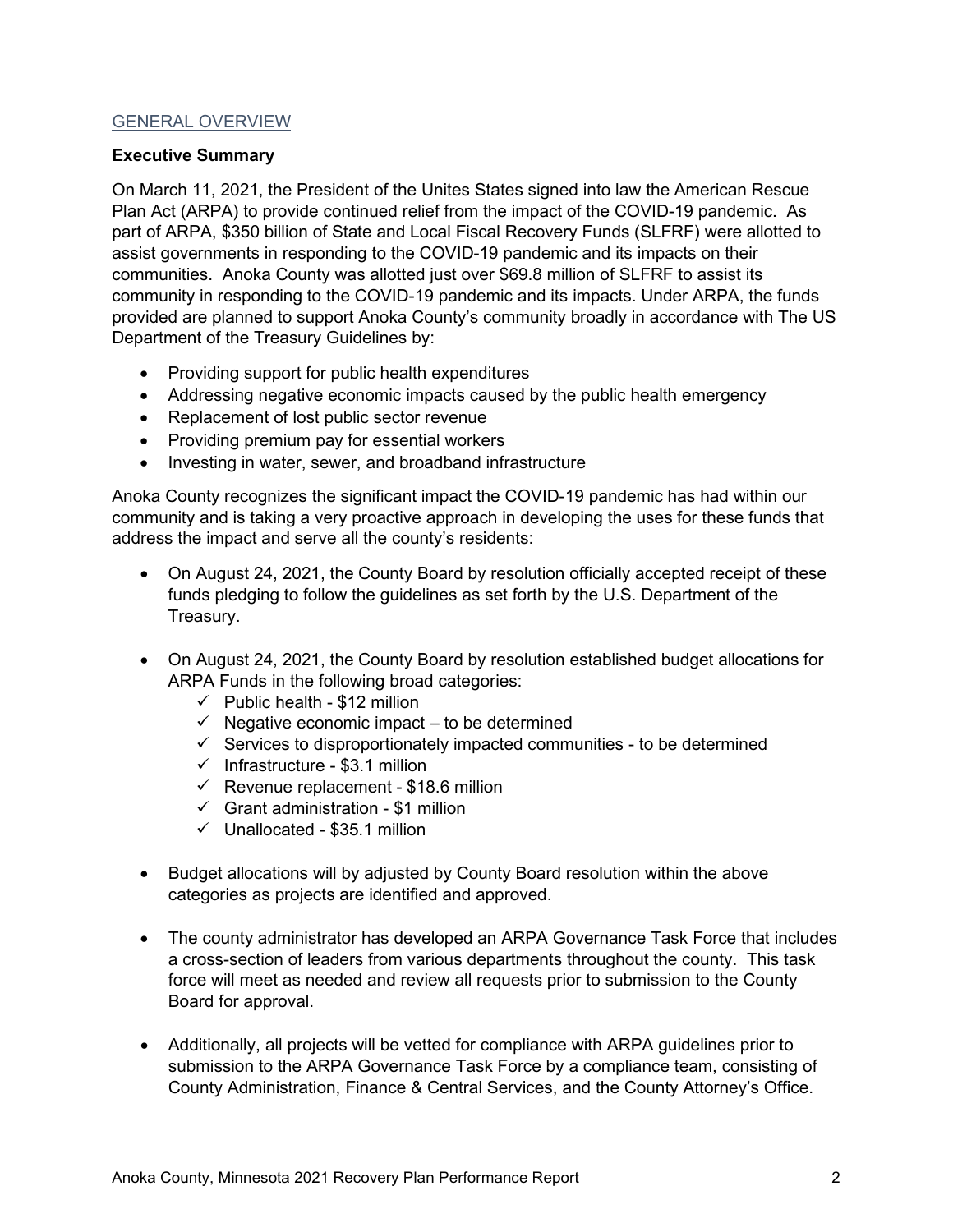• ARPA information on the county's plan will be provided on the county's ARPA Web page located at - <https://www.anokacounty.us/AnokaCountyAnnualRecoveryPlan>

Anoka County is still in its first phase of planning and has not obligated or spent any of the State and Local Fiscal Recovery Funds (SLFRF) under ARPA as of July 31, 2021. Preliminary discussions with the County Board have identified some needs and options that will be pursued. This fall, the county will continue to lay the foundation for developing priorities and community outreach in relation to the uses of SLFRF.

#### **Uses of Funds**

The Anoka County Board in an informational workshop, identified the following as initial priorities for consideration. Some funding has been allocated; however, it continues to be subject to modification as specific projects are identified and approved by the County Board.

#### Public Health

Anoka County plans to designate funds to mitigate Covid-19 by supporting public health initiatives throughout the county. Currently, the Anoka County Board has allocated \$12 million for this category, in which the following options are being considered:

- Continued support for our Public Health and Public Safety workforce that are involved with the COVID-19 related activities.
- Support for healthcare costs related to the community and employees that have bene directly impacted
- Continued prevention and mitigation of COVID-19 through ongoing purchases of personal protective equipment and needed facility modifications.
- Enhanced behavioral and mental health care programs for both employees and citizens
- Improved and re-designed execution of health and public programs to serve citizens
- Address health disparities within our county

#### Negative Economic Impacts

Anoka County intends on addressing the negative economic impacts of the COVID-19 pandemic within the community as follows:

- Assisting small business and non-profits with technical support resources
- Providing assistance to unemployed workers through our Career Force Center
- Addressing park maintenance issues related to overuse from the community that has and continues to occur.
- Addressing public safety response to increased community violence
- Addressing court service backlogs that are related to the pandemic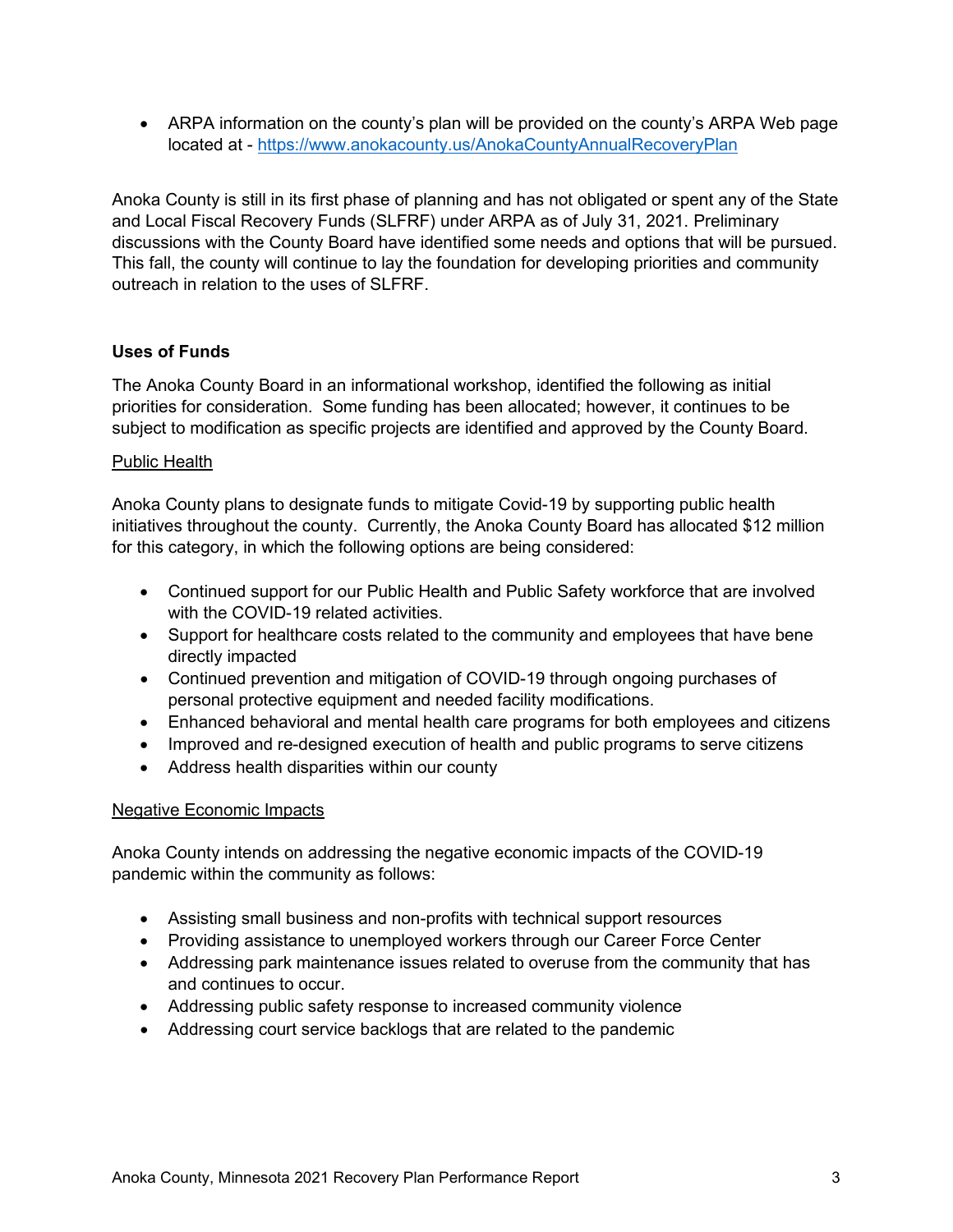#### Services to Disproportionately Impacted Communities

Anoka County intends on servicing communities that have been more severely impacted by the COVID-19 pandemic by providing:

- Services and programs directed towards working with populations who are homeless
- Development of community outreach programs, targeting mental health and other needs
- Increased maintenance and updates to areas such as parks that serve impacted communities
- Developing a strategic plan to identify and address community resources and economic development needs of the communities disproportionately impacted

#### Water, Sewer, and Broadband Infrastructure

Anoka County has currently allocated \$3.1 million to provide a matching grant opportunity to our cities and township for projects that provide Broadband expansion to unserved and underserved areas of our community. The matching grant process is currently under development.

#### Revenue Replacement

Anoka County has suffered an economic loss due to the COVID-19 pandemic and intends on claiming the revenue lost due to the pandemic (in accordance with the treasury guidance) to invest into the community. Potential areas where Anoka County would invest the funds from the revenue loss include upgrades to cybersecurity and the construction of new public safety buildings. Anoka County is currently estimating this category will provide \$18.6 million over the four-year calculation period, however, the 2020 final loss that can be captured is expected to be around \$3.85 million. This category will be adjusted as final numbers become available throughout the reporting period.

#### **Unallocated**

With the continued changing dynamic of the impacts related to the COVID-19 pandemic, the Anoka County Board of Commissioners will continue to evaluate and engage the community as it determines how to allocate the remaining \$35.1 million in funds.

#### **Promoting equitable outcomes**

Projects related to promoting equitable outcomes are under development.

#### **Community Engagement**

Anoka County received some feedback from some non-profit groups at its Finance Committee meeting in July. Currently, the county is planning some outreach through its Human Services Division and is exploring the development of a community survey to gather a fair cross-section of citizen input. Anoka County recognizes it is vital that community feedback remain a central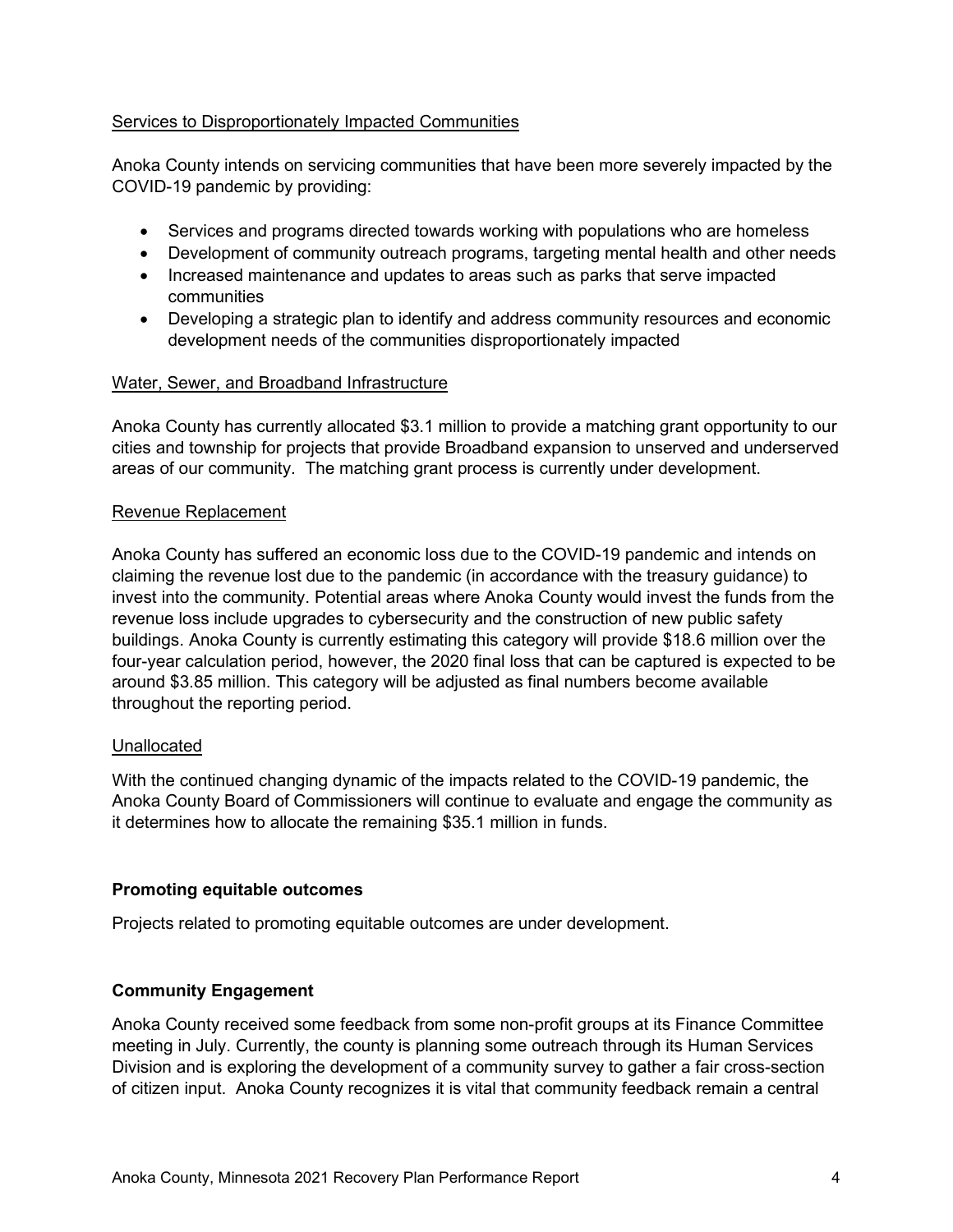theme throughout this process and continues to consider additional methods for obtaining feedback throughout the performance period.

#### **Labor Practices**

Projects for infrastructure will address labor practices within their plans as they are adopted and in accordance with U.S. Treasury Guidance.

#### **Use of Evidence**

Projects in categories that require an evidence-based approach will be provided in the project plans during Anoka County Board adoption of the plan.

#### **Table of Expenses by Expenditure Category**

|                | <b>Category</b>                                                                                                                | <b>Cumulative</b><br>expenditures to<br>date $($)$ | <b>Amount spent</b><br>since last<br><b>Recovery Plan</b> |
|----------------|--------------------------------------------------------------------------------------------------------------------------------|----------------------------------------------------|-----------------------------------------------------------|
| $\mathbf{1}$   | <b>Expenditure Category: Public Health</b>                                                                                     | \$0                                                | \$0                                                       |
| 1.1            | <b>COVID-19 Vaccination</b>                                                                                                    |                                                    |                                                           |
| 1.2            | COVID-19 Testing                                                                                                               |                                                    |                                                           |
| 1.3            | <b>COVID-19 Contact Tracing</b>                                                                                                |                                                    |                                                           |
| 1.4            | Prevention in Congregate Settings (Nursing<br>Homes, Prisons/Jails, Dense Work Sites,<br>Schools, etc.)                        |                                                    |                                                           |
| 1.5            | <b>Personal Protective Equipment</b>                                                                                           |                                                    |                                                           |
| 1.6            | Medical Expenses (including Alternative Care<br>Facilities)                                                                    |                                                    |                                                           |
| 1.7            | Capital Investments or Physical Plant Changes<br>to Public Facilities that respond to the COVID-<br>19 public health emergency |                                                    |                                                           |
| 1.8            | Other COVID-19 Public Health Expenses<br>(including Communications, Enforcement,<br>Isolation/Quarantine)                      |                                                    |                                                           |
| 1.9            | Payroll Costs for Public Health, Safety, and<br>Other Public Sector Staff Responding to<br>COVID-19                            |                                                    |                                                           |
| 1.10           | <b>Mental Health Services</b>                                                                                                  |                                                    |                                                           |
| 1.11           | <b>Substance Use Services</b>                                                                                                  |                                                    |                                                           |
| 1.12           | <b>Other Public Health Services</b>                                                                                            |                                                    |                                                           |
| $\overline{2}$ | <b>Expenditure Category: Negative Economic</b><br>Impacts                                                                      | \$0                                                | \$0                                                       |
| 2.1            | Household Assistance: Food Programs                                                                                            |                                                    |                                                           |
| 2.2            | Household Assistance: Rent, Mortgage, and<br><b>Utility Aid</b>                                                                |                                                    |                                                           |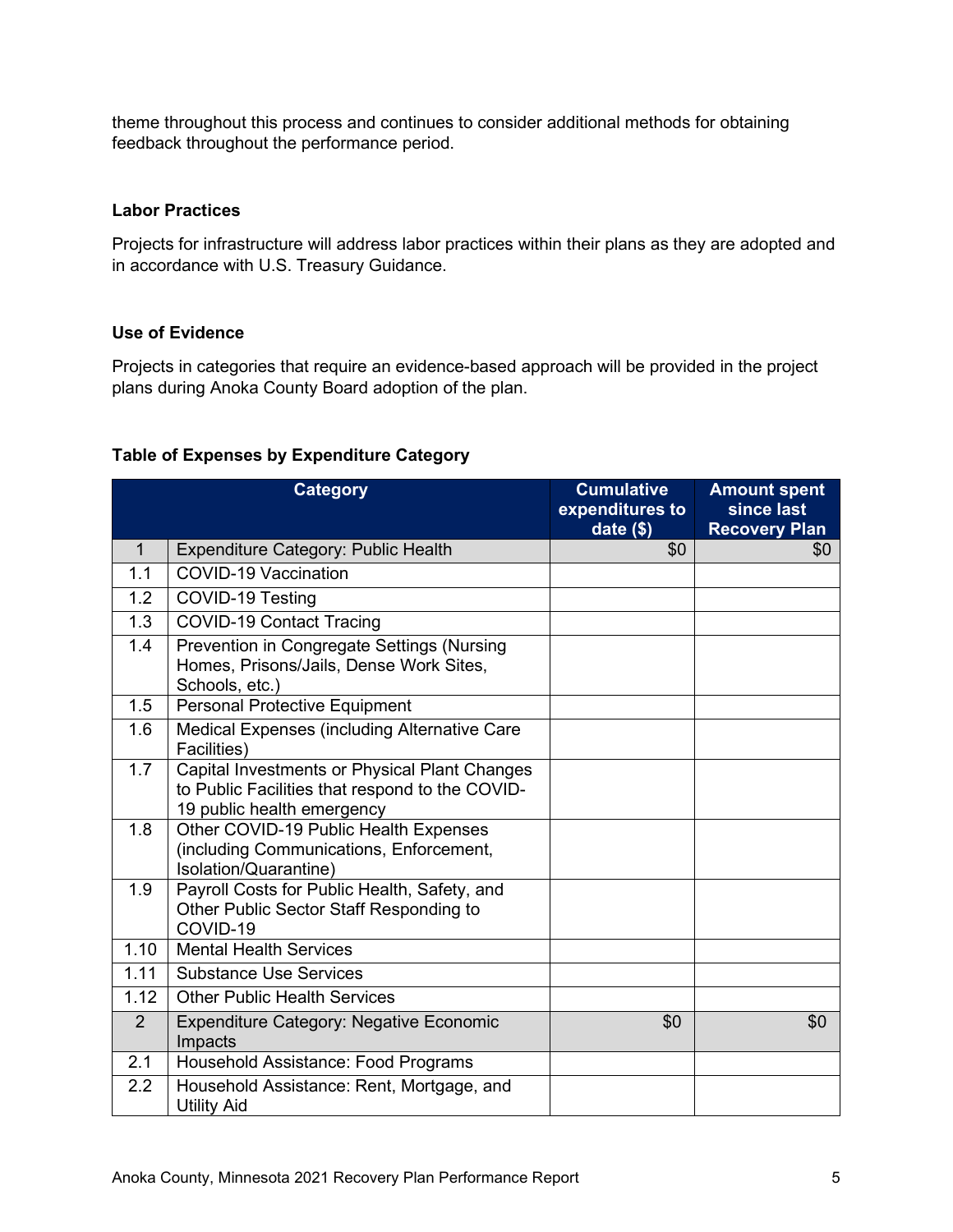|                | <b>Category</b>                                                                                                        | <b>Cumulative</b><br>expenditures to | <b>Amount spent</b><br>since last |
|----------------|------------------------------------------------------------------------------------------------------------------------|--------------------------------------|-----------------------------------|
|                |                                                                                                                        | date $($)$                           | <b>Recovery Plan</b>              |
| 2.3            | <b>Household Assistance: Cash Transfers</b>                                                                            |                                      |                                   |
| 2.4            | <b>Household Assistance: Internet Access</b><br>Programs                                                               |                                      |                                   |
| 2.5            | <b>Household Assistance: Eviction Prevention</b>                                                                       |                                      |                                   |
| 2.6            | Unemployment Benefits or Cash Assistance to<br><b>Unemployed Workers</b>                                               |                                      |                                   |
| 2.7            | Job Training Assistance (e.g., Sectoral job-<br>training, Subsidized Employment, Employment<br>Supports or Incentives) |                                      |                                   |
| 2.8            | Contributions to UI Trust Funds*                                                                                       |                                      |                                   |
| 2.9            | <b>Small Business Economic Assistance (General)</b>                                                                    |                                      |                                   |
| 2.10           | Aid to nonprofit organizations                                                                                         |                                      |                                   |
| 2.11           | Aid to Tourism, Travel, or Hospitality                                                                                 |                                      |                                   |
| 2.12           | Aid to Other Impacted Industries                                                                                       |                                      |                                   |
| 2.13           | <b>Other Economic Support</b>                                                                                          |                                      |                                   |
| 2.14           | <b>Rehiring Public Sector Staff</b>                                                                                    |                                      |                                   |
| $\overline{3}$ | Expenditure Category: Services to<br><b>Disproportionately Impacted Communities</b>                                    | \$0                                  | \$0                               |
| 3.1            | <b>Education Assistance: Early Learning</b>                                                                            |                                      |                                   |
| 3.2            | Education Assistance: Aid to High-Poverty<br><b>Districts</b>                                                          |                                      |                                   |
| 3.3            | <b>Education Assistance: Academic Services</b>                                                                         |                                      |                                   |
| 3.4            | Education Assistance: Social, Emotional, and<br><b>Mental Health Services</b>                                          |                                      |                                   |
| 3.5            | <b>Education Assistance: Other</b>                                                                                     |                                      |                                   |
| 3.6            | Healthy Childhood Environments: Child Care                                                                             |                                      |                                   |
| 3.7            | Healthy Childhood Environments: Home Visiting                                                                          |                                      |                                   |
| 3.8            | Healthy Childhood Environments: Services to<br>Foster Youth or Families Involved in Child<br><b>Welfare System</b>     |                                      |                                   |
| 3.9.           | Healthy Childhood Environments: Other                                                                                  |                                      |                                   |
| 3.10           | Housing Support: Affordable Housing                                                                                    |                                      |                                   |
| 3.11           | Housing Support: Services for Unhoused<br>persons                                                                      |                                      |                                   |
| 3.12           | Housing Support: Other Housing Assistance                                                                              |                                      |                                   |
| 3.13           | Social Determinants of Health: Other                                                                                   |                                      |                                   |
| 3.14           | Social Determinants of Health: Community<br><b>Health Workers or Benefits Navigators</b>                               |                                      |                                   |
| 3.15           | Social Determinants of Health: Lead<br>Remediation                                                                     |                                      |                                   |
| 3.16           | Social Determinants of Health: Community<br><b>Violence Interventions</b>                                              |                                      |                                   |
| $\overline{4}$ | Expenditure Category: Premium Pay                                                                                      | \$0                                  | \$0                               |